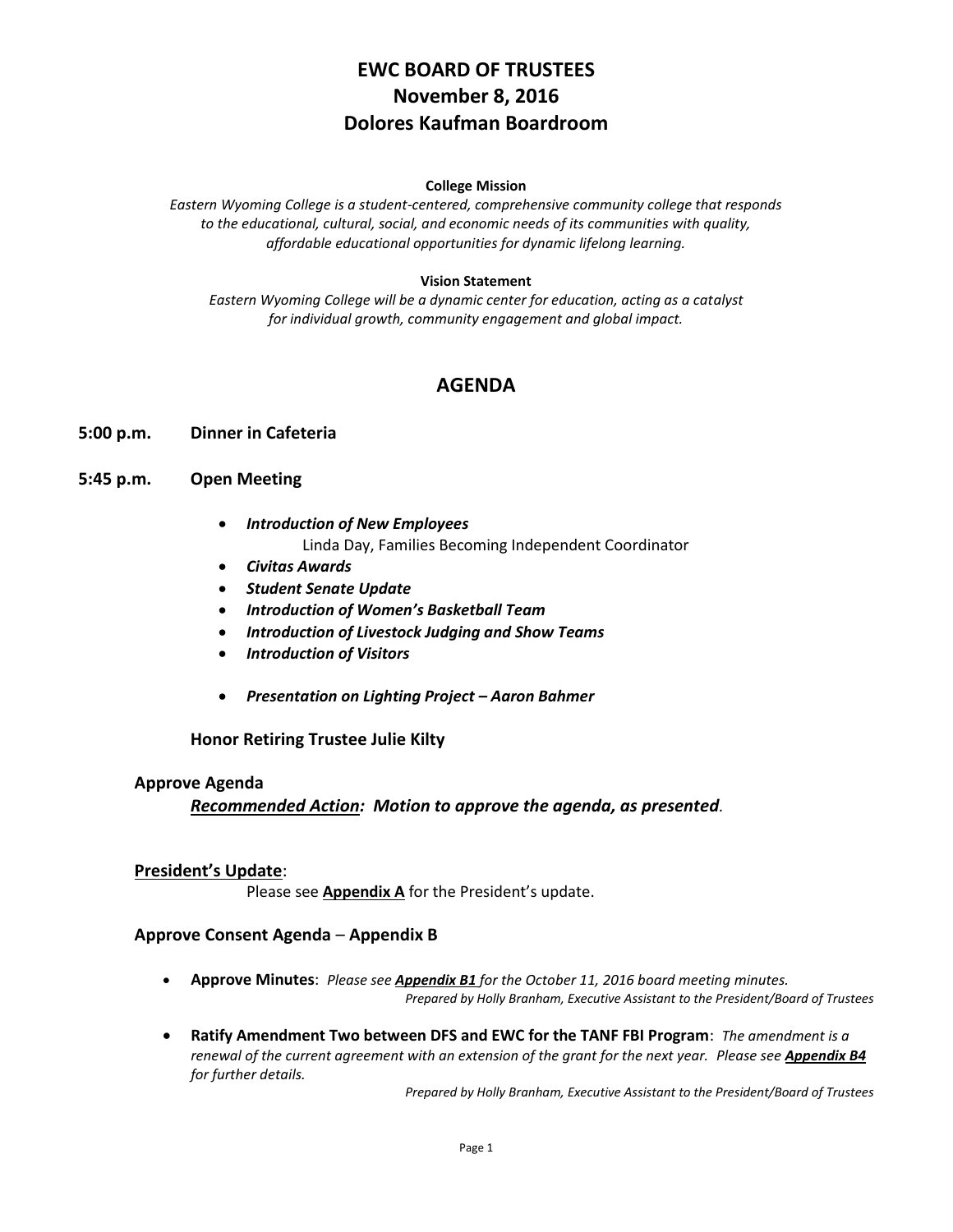**Ratify Workforce Innovation and Opportunity Act (WIOA) Eligible Training Provider Agreement**: *EWC has been approved by the Wyoming Workforce Development Council for continued eligibility and inclusion on Wyoming's Eligible Training Provider List. This agreement allows EWC to provide training services to WIOA eligible participants and be reimbursed for tuition and other training costs such as books, supplies, and fees. Please see Appendix B12 for details of the agreement. Prepared by Holly Branham, Executive Assistant to the President/Board of Trustees*

*Trustees, please feel free to contact Dr. Patterson prior to the board meeting regarding any questions concerning the consent agenda.*

*Recommended Action: Motion to approve the consent agenda, as presented.*

## **Action Items**

#### **Approve Financial Report**

Please see **Appendix C** for the written financial report. *Prepared by Mr. Ron Laher, Vice President for Administrative Services*

### *Recommended Action: Motion to approve the financial report, as presented.*

#### **Approve Scholarship and Grants Budget for Fiscal Year 2018**

The EWC Scholarship Committee met several times during September and October to review a proposed scholarship/grants budget for fiscal year 2018 (please see **Appendix D**). They recommend approval of a budget package totaling \$1,657,415. The budget changes from the FY-2017 budget are fairly minor and include \$3,000 in funds for dedicated art scholarships, funded by a commensurate reduction in music scholarships, and the updating of the Wyoming Community College Endowment Challenge (WCCEC) scholarships according to the EWC Foundation investment policy, which allows these programs to spend up to 4% of the three-year average of ending balances on matching endowments. WCCEC scholarships increased by \$16,045 overall; the most significant change is the addition of the new Richard M. Baker Scholarship and these funds will support professional development activities and tuition waivers for EWC employees and their dependents. Since rate increases for tuition, fees, and room and board charges are not anticipated, the EWC Scholarship Committee recommends approval of the budget as presented. *Prepared by Mr. Ron Laher, Vice President for Administrative Services*

## *Recommended Action: Motion to approve the Scholarship and Grants Budget for FY-18, as presented.*

## **INFORMATION ITEMS**

#### **Staff Alliance Update**:

Please see **Appendix E** for the Staff Alliance Update.

*Prepared by Ms. Mai Lee Olsen, Staff Alliance President* 

#### **Student Services Update**:

Please see **Appendix F** for the Student Services update.

*Prepared by Dr. Rex Cogdill, Vice President for Student Services*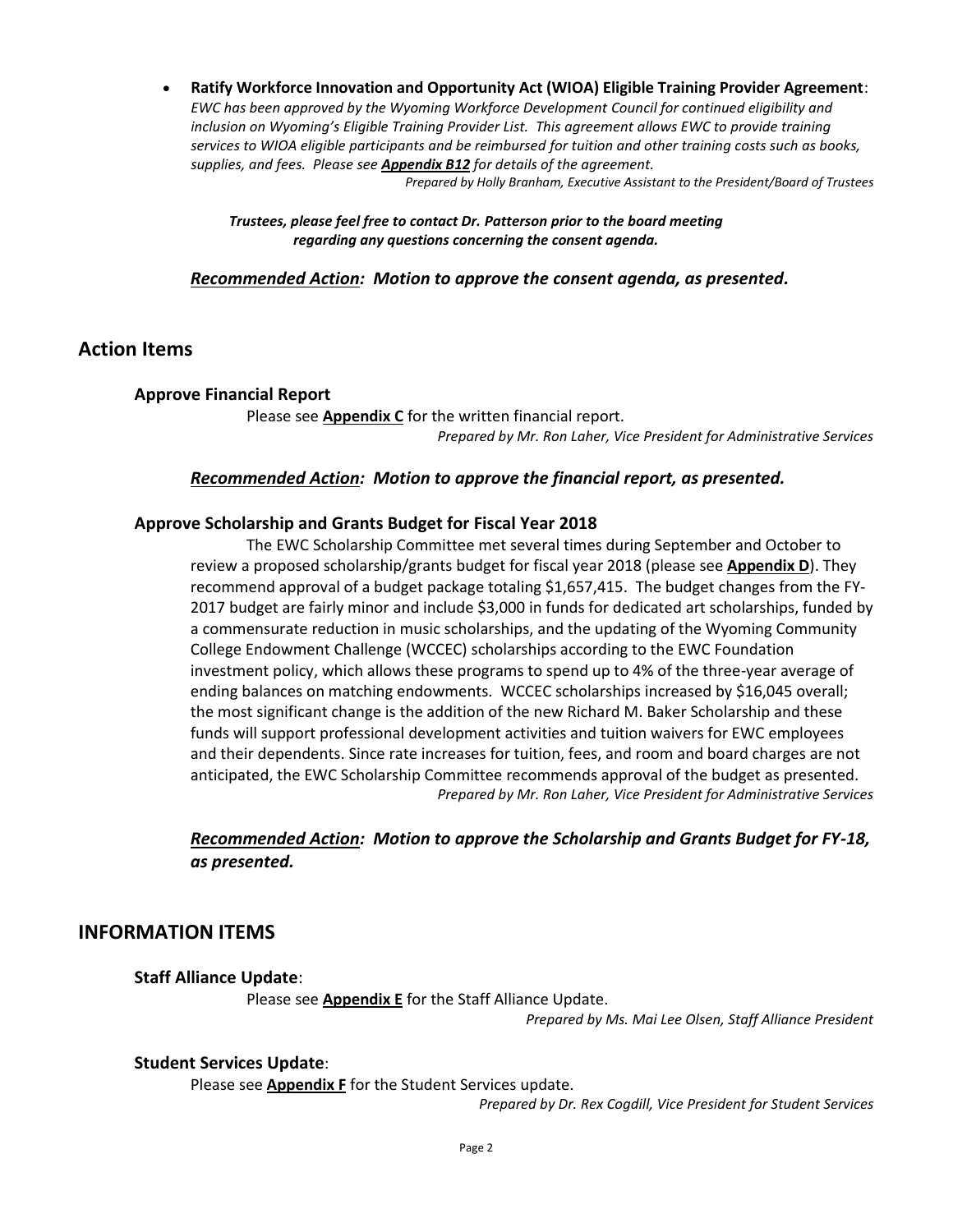### **Academic Services Update**:

Please see **Appendix G** for the Academic Services update.

*Prepared by Dr. Michelle Landa, Vice President for Academic Services*

o **Summary of Equity in Athletics Report**: Please see **Appendix H** for the summary of the Equity in Athletics Report.

*Prepared by Mr. Xi Feng, EWC Data Analyst*

### **College Relations Update**:

A presentation of photos and video of the recent signing of the beam and raising of the beam will be shared.

*Prepared by Ms. Tami Afdahl, Director of College Relations*

#### **Construction Projects Update**:

Please see **Appendix I** for a list of projects.

*Prepared by Mr. Ron Laher, Vice President for Administrative Services and Mr. Keith Jarvis, Director of Physical Plant*

#### **Faculty Senate Update**:

The Faculty Senate is very excited to announce that Dr. John Nesbitt will be featured as this month's Faculty Focus recipient. We were happy to receive many positive responses on our first edition of the Faculty Focus and look forward to many more. The Faculty Senate would like to thank Dr. Nesbitt for taking the time to engage in the interview process and we appreciate his commitment to EWC and his students.

The Faculty Senate will be meeting Thursday, November 3<sup>rd</sup> and will present a verbal update during the Board meeting, if necessary.

*Prepared by Ms. Kate Steinbock, Faculty Senate President*

### **Human Resources Update**:

Please see **Appendix J** for the November update.

*Prepared by Mr. Edward Meyer, Director of Human Resources*

### **Institutional Development Update**:

- o Planning and ATEC support update
- o Donor Appreciation Dinner

*Prepared by Mr. John Hansen, Director of Institutional Development*

**Revised Administrative Rules** – All revisions have been reviewed by the college attorney.

**Administrative Rule 1.9.1 Annual Review of Strategic Plan**: Revisions to this Administrative Rule include aligning dates with current practice and adding the statement relating to Wyoming Public Meetings Law. Please see **Appendix K**.

**Administrative Rule 3.2.2 Appointment and Advancement of Benefitted Employees**: Changes include adding numbers for clarification designating the three general methods for advancement and adding a statement regarding foreign credentials and transcripts. Please see **Appendix L**. **Administrative Rule 3.8.4 Tuition Charges for Employees**: Changes to this Administrative Rule clarify those part-time employees eligible for this benefit. Please see **Appendix M**. **Administrative Rule 3.15.1 Health/Wellness Leave**: The changes to the Health/Wellness Leave AR clarify how leave is earned and requested. Please see **Appendix N**.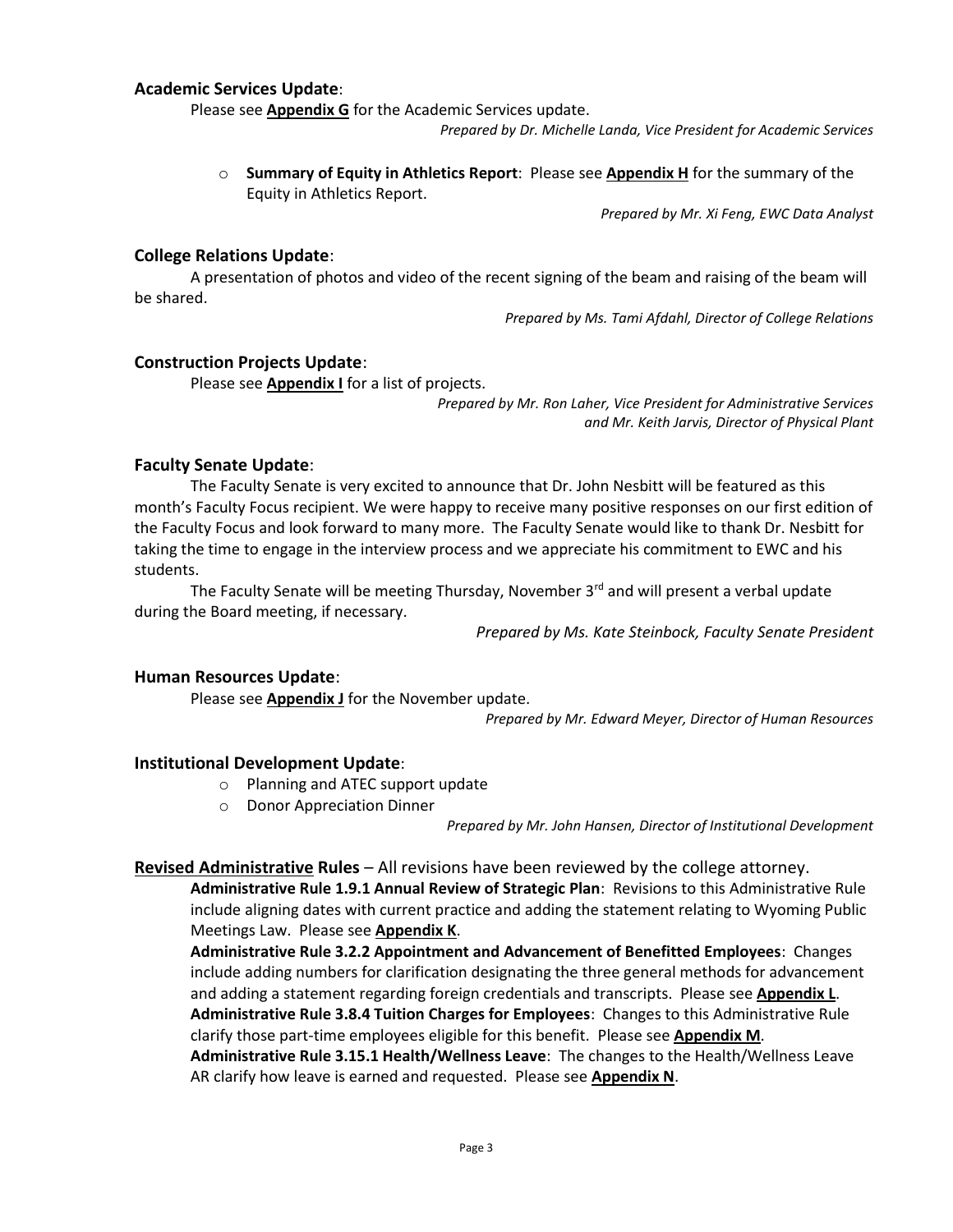## **Trustee Topics**

- WACCT Meeting Update
- WACCT Policy Summit Update

## **REMINDER**:

November 17, 8:15 a.m. – 4:00 p.m. – **Board Training/Orientation** 

## **Executive Session – Personnel**

*Recommended Action: Motion to approve adjourning to executive session to discuss personnel.*

## **Adjournment**